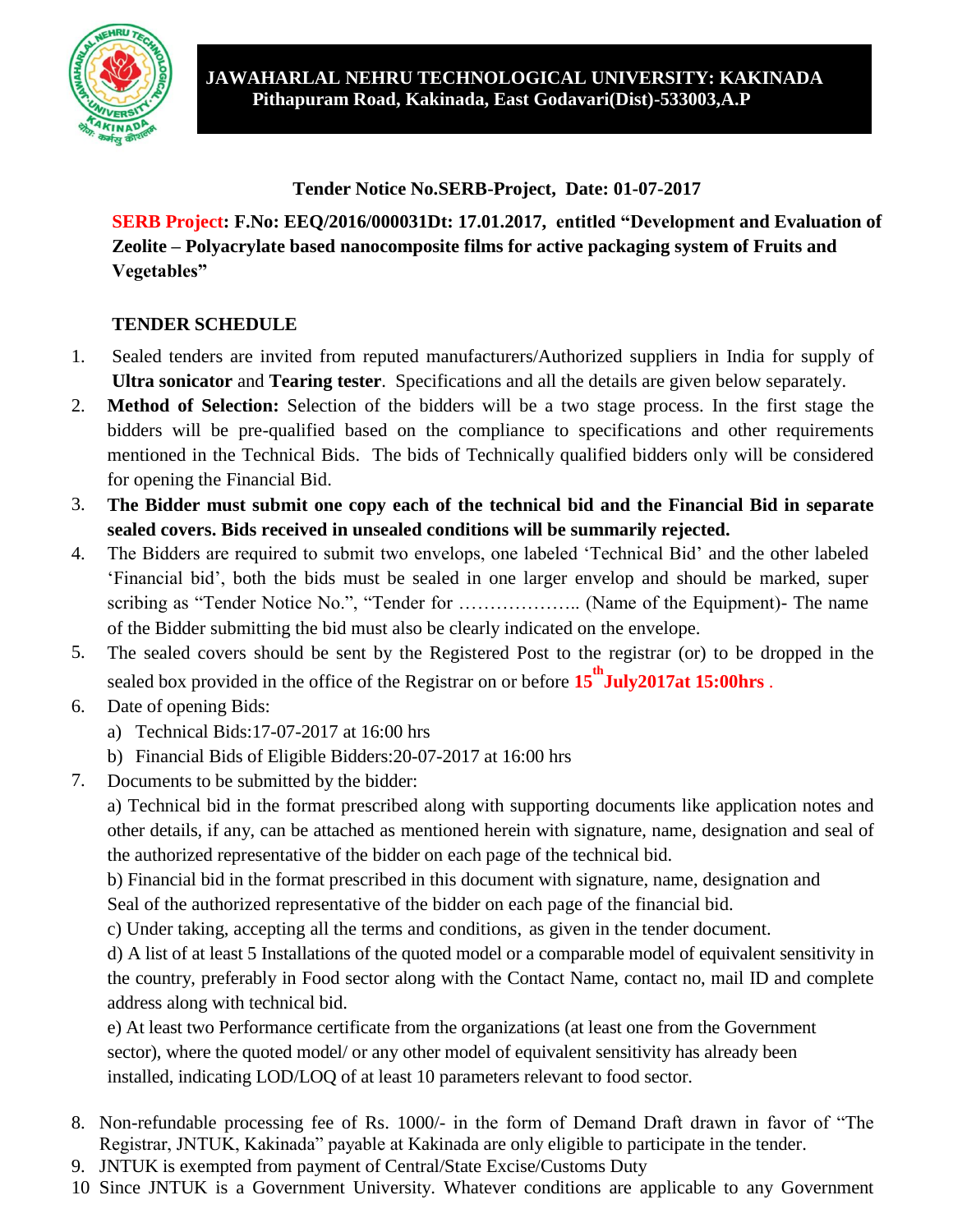institute shall be applicable, even if not specified.

- 11. Any tender that is received after due date will not be accepted. JNTUK is not responsible for any postal delay.
- 12. **ACCEPTANCE:** It is not binding on the university to accept the lowest of the tenders. The university reserves the right to place orders for individual items with different tenderers.
- 13. JNTUK reserves the right to accept or reject any or all of the offers at any stage of the process without assigning any reasons thereof and any claim /dispute on this shall not be entertained.
- 14. No financial costs should be mentioned in the technical bid and the same shall be provided separately in a sealed envelope marked financial bid.
- 15. The financial bid has to be filled necessarily in the format given and has to be signed by the authorized representative of the bidder with full name designation and seal on each page.
- 16. Bidders should quote in INR but the Final Price offered should be inclusive of all charges involved up to delivery and installation at JNTUK Kakinada.
- 17. The supplier should aim at a turnkey supply and installation of the equipment. Any accessory which is felt mandatory for the proper working of the equipment but not mentioned in the specification has to be quoted and supplied along with.
- 18. Any unfair practice detected at any stage of the tendering process will lead to automatic disqualification/blacklisting of the concerned firm.
- 19. Price quoted should be valid for minimum 1 year.
- 20. **Delivery period:** The period of delivery at destination from date of placing orders is 60 days.
- 21. Payment terms:100% Payment will be made only after the receipt of all items in good condition, successful installation, satisfactory demonstration of Instrument performance as per Tender Specifications, training and validation (wherever applicable), and on receipt of the company's invoice with all Supporting vouchers such as copy of A.P. Sales Tax or VAT Registration certificate etc. **No advance will be paid in any case either in part or in full.**
- 22. **Delivery Terms:** F.O.R. Destination: JNTU Kakinada campus. The delivery should be compulsorily up to JNTU Kakinada. The price should be F.O.R. destination inclusive of taxes, packing & forwarding charges, freight and delivery charges. Items on rate contract, if any together with the terms and conditions may please be furnished.
- 23. The bidders need to give an undertaking that application support and services would be available for minimum 3 years.
- 24. Service support should be available to School of Food Technology, JNTUK turnaround time of 3 working days.

|   | 25 S.NO EQUIPMENT         | EMD in Rs. | Rs. In words |
|---|---------------------------|------------|--------------|
|   | Ultrasonicator with probe | 10,000     | Ten Thousand |
| ∸ | <b>Tearing Tester</b>     | 10,000     | Ten Thousand |

EMD: The tender should be submitted along with earnest money deposit in the form of Demand Draft in favor of "The Registrar, JNTUK, Kakinada" to be payable at State Bank of India, GEC campus, Kakinada. The EMD for various equipment are as follows:

26. The successful bidder shall have complete responsibility for the equipment in consultation with School of Food Technology, JNTUK where the equipment will be installed. In the event of any equipment going out of calibration the successful bidder shall be responsible for carrying out required repairs and adjustments.